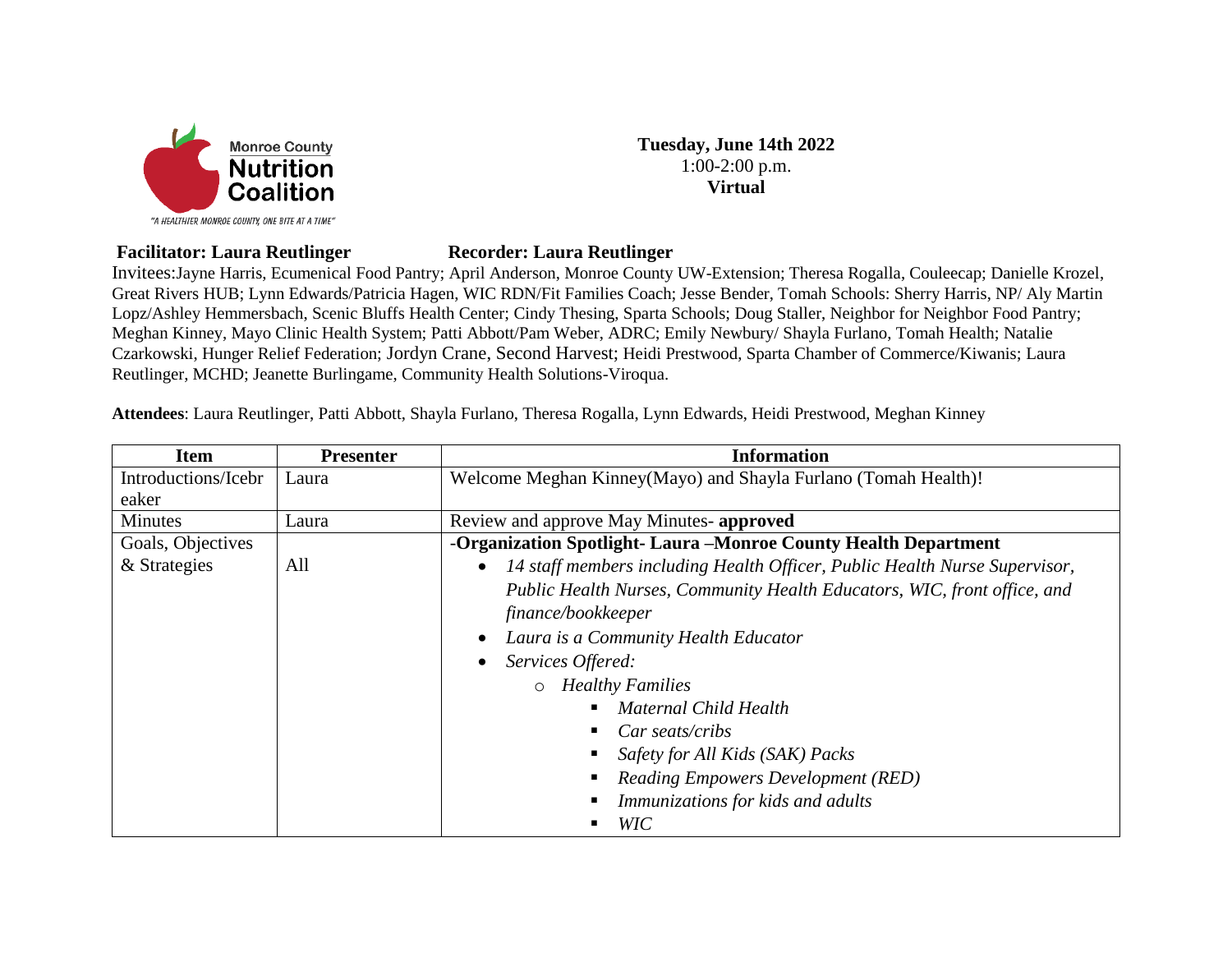| $\circ$   | <b>Community Health</b>                                           |
|-----------|-------------------------------------------------------------------|
|           | Infectious Disease Investigation/Follow up                        |
|           | TB Skin Testing<br>п                                              |
|           |                                                                   |
|           | Tobacco prevention and control                                    |
|           | Health education presentations                                    |
| $\circ$   | <b>Environmental Health</b>                                       |
|           | Radon test kits/follow up<br>Е                                    |
|           | Lead investigations<br>п                                          |
|           | Human Health Hazard investigations<br>Е                           |
|           | Well water testing for bacteria, nitrates, and arsenic<br>Е       |
| $\circ$   | <b>PH</b> Preparedness                                            |
|           | Inform and education the public on being prepared for public<br>п |
|           | health threats flooding/severe weather, home safety, seasonal     |
|           | safety, etc                                                       |
|           | Coalitions (facilitators and members)—county and regional         |
| $\bullet$ | <b>Community Health Educator Duties:</b>                          |
| $\circ$   | Community Health Assessment (CHA)/Community Health Improvement    |
|           | Plan (CHIP)                                                       |
| $\circ$   | Inform/educate the public                                         |
|           | Media releases                                                    |
|           | Social media management<br>Е                                      |
|           | community presentations (wellness fairs, schools, community       |
|           | events, etc)                                                      |
| O         | Coalition facilitations and membership                            |
| $\circ$   | Disease investigation                                             |
| $\circ$   | Organization of vaccination clinics                               |
|           |                                                                   |
|           |                                                                   |
|           |                                                                   |
|           | -USDA-Nutrition Security                                          |
| $\bullet$ | Resources shared via April (Also shared in May meeting minutes)   |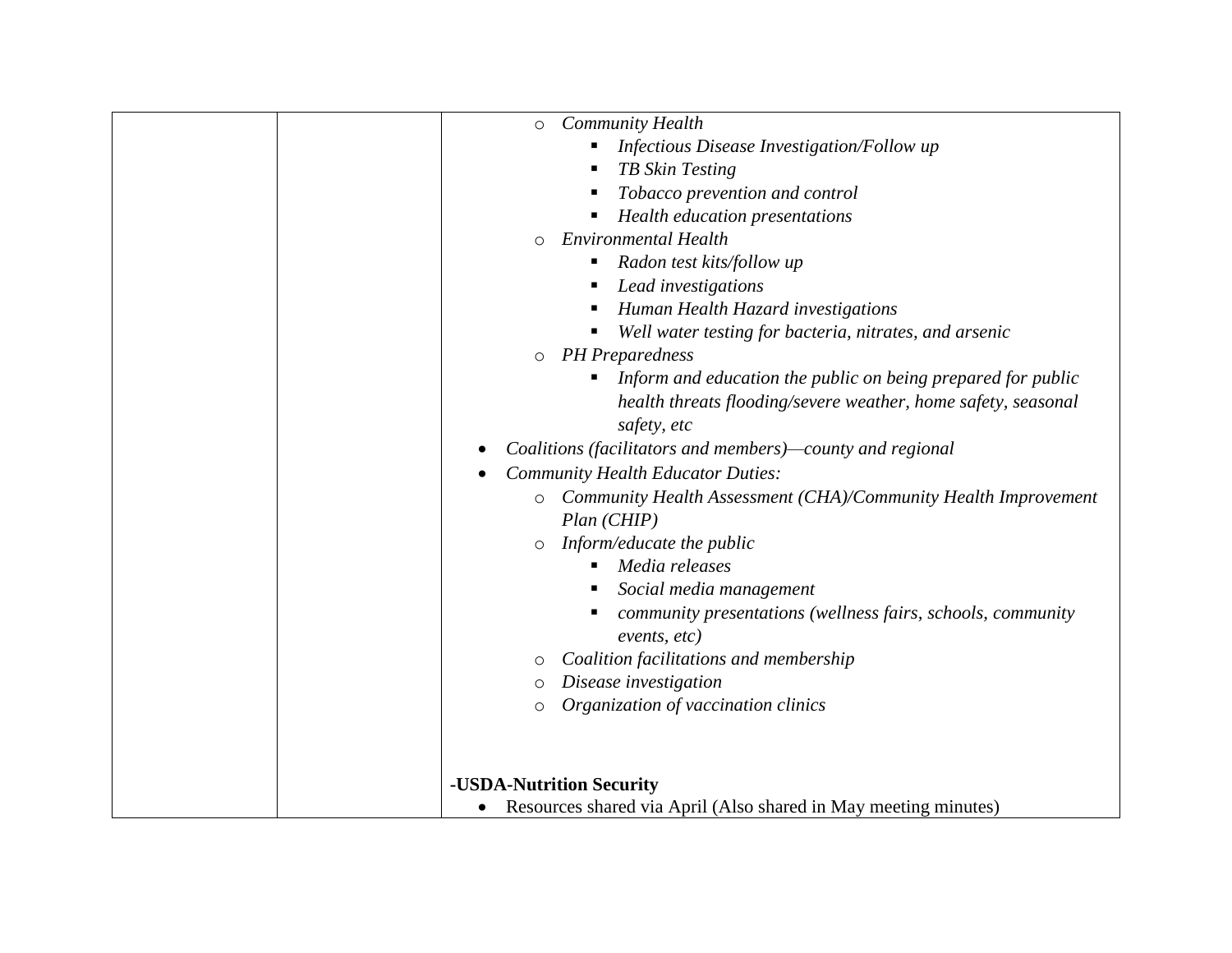| https://www.fns.usda.gov/snap/eligible-food-items<br>$\bullet$                           |
|------------------------------------------------------------------------------------------|
| https://www.fns.usda.gov/snap/thriftyfoodplan<br>$\bullet$                               |
| https://www.fns.usda.gov/cnpp/usda-food-plans-cost-food-reports                          |
| -Food and Nutrition Resources Pamphlet update (Lynn)                                     |
| Brochures are updated, graphics are much more presentable and easy to read<br>$\bullet$  |
| Contact info for when changes are needed is included in new brochure format<br>$\bullet$ |
| Links are active if viewing brochure online<br>$\bullet$                                 |
| CORRECTION MADE 6/15/22—newest brochures attached to email and                           |
| available online                                                                         |
| Available for download/sharing on MCHD websites<br>$\bullet$                             |
| https://healthymonroecowi.org/resources/<br>$\circ$                                      |
| https://www.co.monroe.wi.us/departments/health-department<br>$\circ$                     |
|                                                                                          |
|                                                                                          |
| -Harvest of the Month- June recap (Laura)                                                |
| June features: Mangoes and Swiss Chard<br>$\bullet$                                      |
| New HOM "year" starts in July (runs July-June)<br>$\bullet$                              |
| o Laura is working on developing new content                                             |
| Group was polled to use free pre-prepared graphics from UW Extension.<br>$\circ$         |
| Laura shared examples. Attendees agreed these graphics could be used                     |
| for the 2022-2023.                                                                       |
| July info/graphics will be sent out during the last week of June. **If you<br>$\circ$    |
| need the info soon than that to include in monthly newsletter printings,                 |
| etc., please contact Laura (laura.reutlinger@co.monroe.wi.us)                            |
| o Laura has reached out to set up meetings with school nutrition staff to                |
| discuss how HOM will be used next school year                                            |
|                                                                                          |
| -Event Recaps                                                                            |
| Sparta Bike Expo—Lynn shared the event was not as well attended as previous              |
| years but attendees really liked the bike smoothies, cornhole game, and photo            |
| board                                                                                    |
|                                                                                          |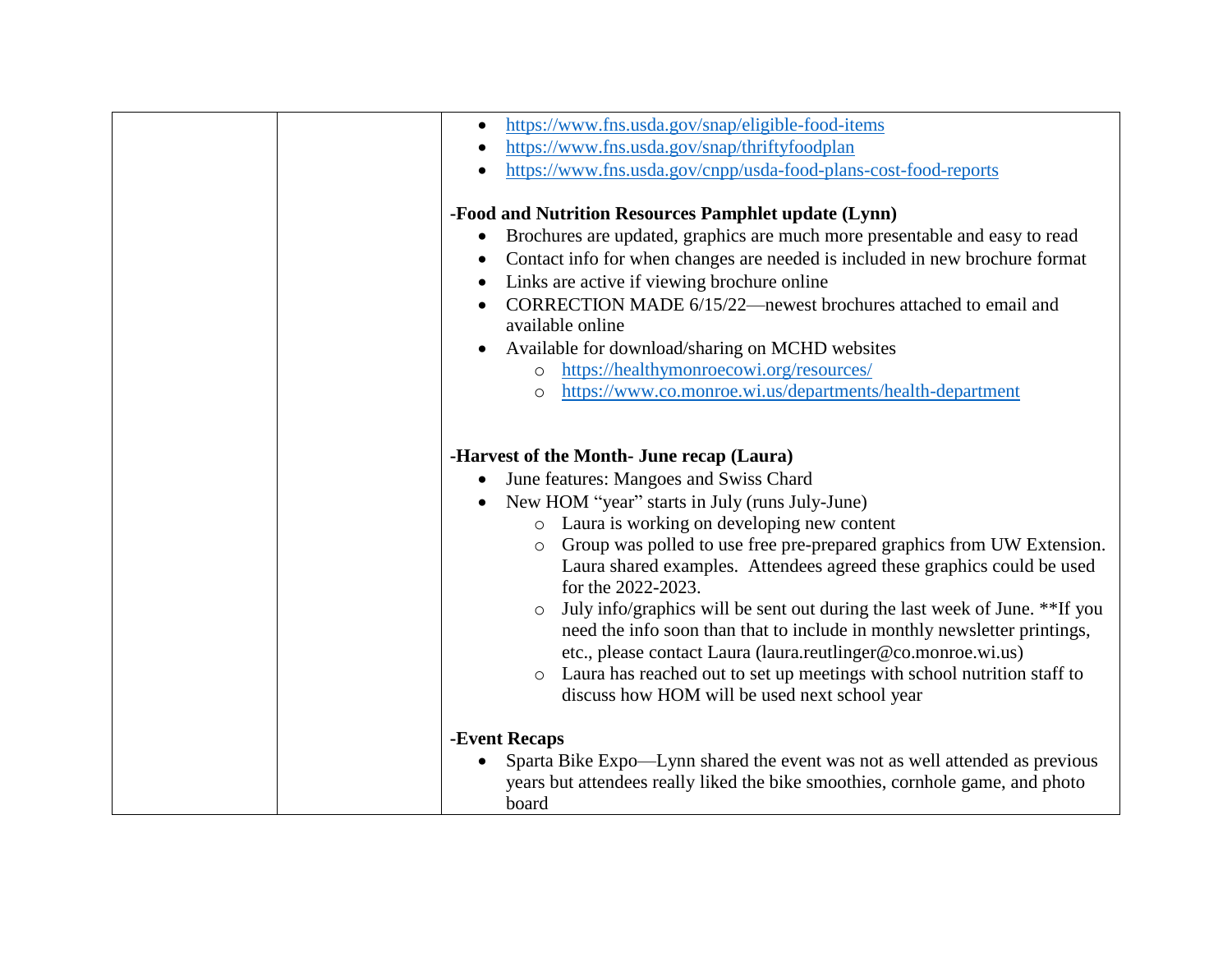|     | Dairy Breakfast—same offers as Bike Expo. April attended, can share update at<br>July meeting if wanted.<br>-100 Objects that Shaped Public Health – (April) postponed to July meeting<br>-Picky Eaters & Power Struggles Resources – (April) postponed to July meeting<br>-What is something you're working on that you're excited about?<br>National Night Out (NNO): Shayla shared invite to Tomah NNO if anyone is<br>interested in representing Nutrition Coalition at this event. ** Please let April or Laura<br>know if you are interested in representing the coalition.<br>If your organization would like to attend the event, see attached registration flyer<br>(included in email attachment).<br>Many events coming up this summer through the Sparta Chamber (Heidi)<br>https://tourism.bikesparta.com/events<br>$\bullet$<br><b>Coulee Cap (Theresa):</b><br>30 Badger Boxes available for pickup Thursday 6/16/22 during normal business<br>hours. Boxes include food items donated by local farmers (potatoes, greens,<br>cheese, etc)<br>Working on opening new food pantry in Norwalk (late Fall), special outreach<br>project with Scenic Bluffs. Will include culturally sensitive food for the local<br>population. Locations will be at Scenic Bluffs in kitchen area. Planning to be<br>open one day per week (TBD). **Looking for volunteers to help staff. |
|-----|----------------------------------------------------------------------------------------------------------------------------------------------------------------------------------------------------------------------------------------------------------------------------------------------------------------------------------------------------------------------------------------------------------------------------------------------------------------------------------------------------------------------------------------------------------------------------------------------------------------------------------------------------------------------------------------------------------------------------------------------------------------------------------------------------------------------------------------------------------------------------------------------------------------------------------------------------------------------------------------------------------------------------------------------------------------------------------------------------------------------------------------------------------------------------------------------------------------------------------------------------------------------------------------------------------------------------------------------------------------------------------------|
| All | Other things to share, new ideas, etc.?                                                                                                                                                                                                                                                                                                                                                                                                                                                                                                                                                                                                                                                                                                                                                                                                                                                                                                                                                                                                                                                                                                                                                                                                                                                                                                                                                |
|     | <b>Google Doc Updates:</b><br>https://docs.google.com/document/d/15BTvBVb9KlLikOrRDUmXw0Tritbl2Fm<br>6uUop42i33J8/edit                                                                                                                                                                                                                                                                                                                                                                                                                                                                                                                                                                                                                                                                                                                                                                                                                                                                                                                                                                                                                                                                                                                                                                                                                                                                 |